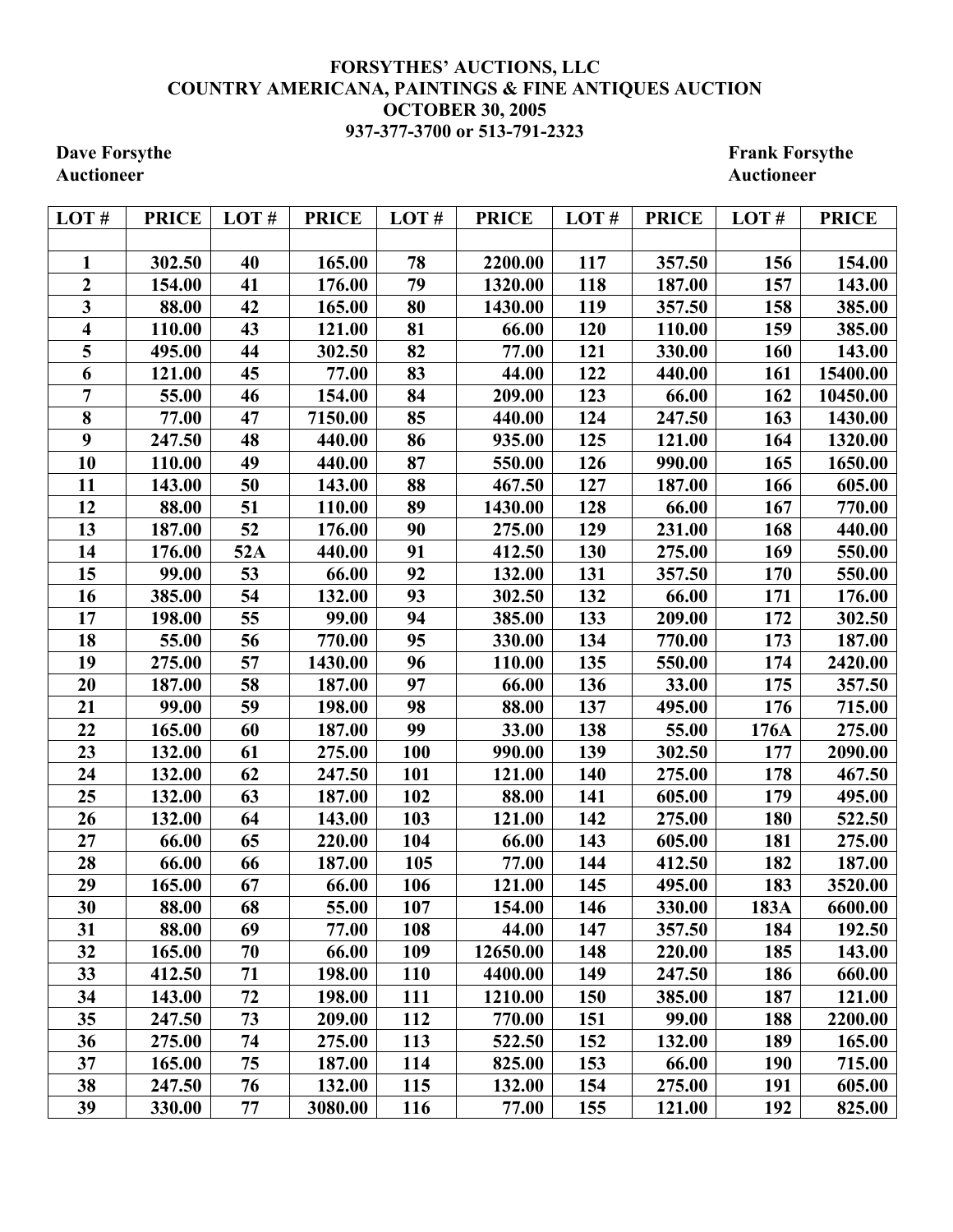| LOT# | <b>PRICE</b> | LOT# | <b>PRICE</b> | LOT# | <b>PRICE</b> | LOT# | <b>PRICE</b> | LOT# | <b>PRICE</b> |
|------|--------------|------|--------------|------|--------------|------|--------------|------|--------------|
| 193  | 605.00       | 234  | 660.00       | 275  | 522.50       | 316  | 247.50       | 356  | 55.00        |
| 194  | 495.00       | 235  | 247.50       | 276  | 1760.00      | 317  | 275.00       | 357  | 55.00        |
| 195  | 1540.00      | 236  | 3080.00      | 277  | 1430.00      | 318  | 159.50       | 358  | 55.00        |
| 196  | 825.00       | 236A | 1650.00      | 278  | 1210.00      | 319  | 330.00       | 359  | 247.50       |
| 197  | 467.50       | 237  | 143.00       | 279  | 660.00       | 320  | 1210.00      | 360  | 99.00        |
| 198  | 247.50       | 238  | 247.50       | 280  | 825.00       | 321  | 550.00       | 361  | 55.00        |
| 199  | 187.00       | 239  | 187.00       | 281  | 99.00        | 322  | 990.00       | 361A | 412.50       |
| 200  | 330.00       | 240  | 220.00       | 281A | 522.50       | 323  | 165.00       | 362  | 88.00        |
| 201  | 302.50       | 241  | 2530.00      | 282  | 440.00       | 324  | 55.00        | 363  | 8525.00      |
| 202  | 1210.00      | 242  | 935.00       | 283  | 1870.00      | 325  | 66.00        | 364  | 1320.00      |
| 203  | 2640.00      | 243  | 330.00       | 284  | 275.00       | 326  | 605.00       | 365  | 412.50       |
| 204  | 440.00       | 244  | 247.50       | 285  | 137.50       | 327  | 220.00       | 366  | 176.00       |
| 205  | 522.50       | 245  | 660.00       | 286  | 110.00       | 327A | 132.00       | 367  | 412.50       |
| 206  | 1100.00      | 246  | 3300.00      | 287  | 132.00       | 328  | 687.50       | 368  | 522.50       |
| 207  | 3630.00      | 247  | 1430.00      | 288  | 1045.00      | 329  | 385.00       | 369  | 165.00       |
| 208  | 1430.00      | 248  | 385.00       | 289  | 165.00       | 330  | 1870.00      | 370  | 165.00       |
| 209  | 522.50       | 249  | 990.00       | 290  | 77.00        | 331  | 275.00       | 371  | 165.00       |
| 210  | 3300.00      | 250  | 1320.00      | 291  | 330.00       | 332  | 187.00       | 372  | 330.00       |
| 210A | 1430.00      | 251  | 3520.00      | 292  | 209.00       | 333  | 1100.00      | 373  | 176.00       |
| 211  | 522.50       | 252  | 357.50       | 293  | 132.00       | 334  | 770.00       | 374  | 77.00        |
| 212  | 440.00       | 253  | 176.00       | 294  | 74250.00     | 335  | 313.50       | 375  | 176.00       |
| 213  | 3300.00      | 254  | 154.00       | 295  | 1045.00      | 336  | 187.00       | 376  | 1210.00      |
| 214  | 7150.00      | 254A | 121.00       | 295A | 3575.00      | 336A | 440.00       | 377  | 1430.00      |
| 215  | 440.00       | 255  | 2200.00      | 296  | 1320.00      | 337  | 220.00       | 378  | 121.00       |
| 216  | 187.00       | 256  | 302.50       | 297  | 770.00       | 337A | 330.00       | 379  | 990.00       |
| 217  | 302.50       | 257  | 1980.00      | 298  | 3850.00      | 338  | 660.00       | 380  | 660.00       |
| 218  | 2365.00      | 258  | 330.00       | 299  | 357.50       | 339  | 198.00       | 381  | 825.00       |
| 219  | 1760.00      | 259  | 198.00       | 300  | 990.00       | 340  | 385.00       | 382  | 412.50       |
| 219A | 330.00       | 260  | 1430.00      | 301  | 385.00       | 341  | 1650.00      | 383  | 132.00       |
| 220  | 1430.00      | 261  | 330.00       | 302  | 3850.00      | 342  | 1100.00      | 384  | 220.00       |
| 221  | 220.00       | 262  | 990.00       | 303  | 121.00       | 343  | 77.00        | 385  | 247.50       |
| 222  | 412.50       | 263  | 77.00        | 304  | 330.00       | 344  | 550.00       | 386  | 176.00       |
| 223  | 1045.00      | 264  | 1320.00      | 305  | 220.00       | 345  | 825.00       | 387  | 6050.00      |
| 224  | 605.00       | 265  | 660.00       | 306  | 192.50       | 346  | 220.00       | 388  | 132.00       |
| 225  | 550.00       | 266  | 1320.00      | 307  | 275.00       | 347  | 247.50       | 389  | 165.00       |
| 226  | 412.50       | 267  | 660.00       | 308  | 880.00       | 348  | 880.00       | 390  | 220.00       |
| 227  | 660.00       | 268  | 2475.00      | 309  | 715.00       | 349  | 440.00       | 391  | 165.00       |
| 228  | 302.50       | 269  | 605.00       | 310  | 2310.00      | 350  | 187.00       | 392  | 121.00       |
| 229  | 154.00       | 270  | 2420.00      | 311  | 275.00       | 351  | 132.00       | 393  | 192.50       |
| 230  | 1100.00      | 271  | 88.00        | 312  | 110.00       | 352  | 66.00        | 394  | 176.00       |
| 231  | 990.00       | 272  | 715.00       | 313  | 132.00       | 353  | 154.00       | 395  | 110.00       |
| 232  | 522.50       | 273  | 440.00       | 314  | 880.00       | 354  | 110.00       | 396  | <b>99.00</b> |
| 233  | 715.00       | 274  | 522.50       | 315  | 192.50       | 355  | 154.00       | 397  | 55.00        |